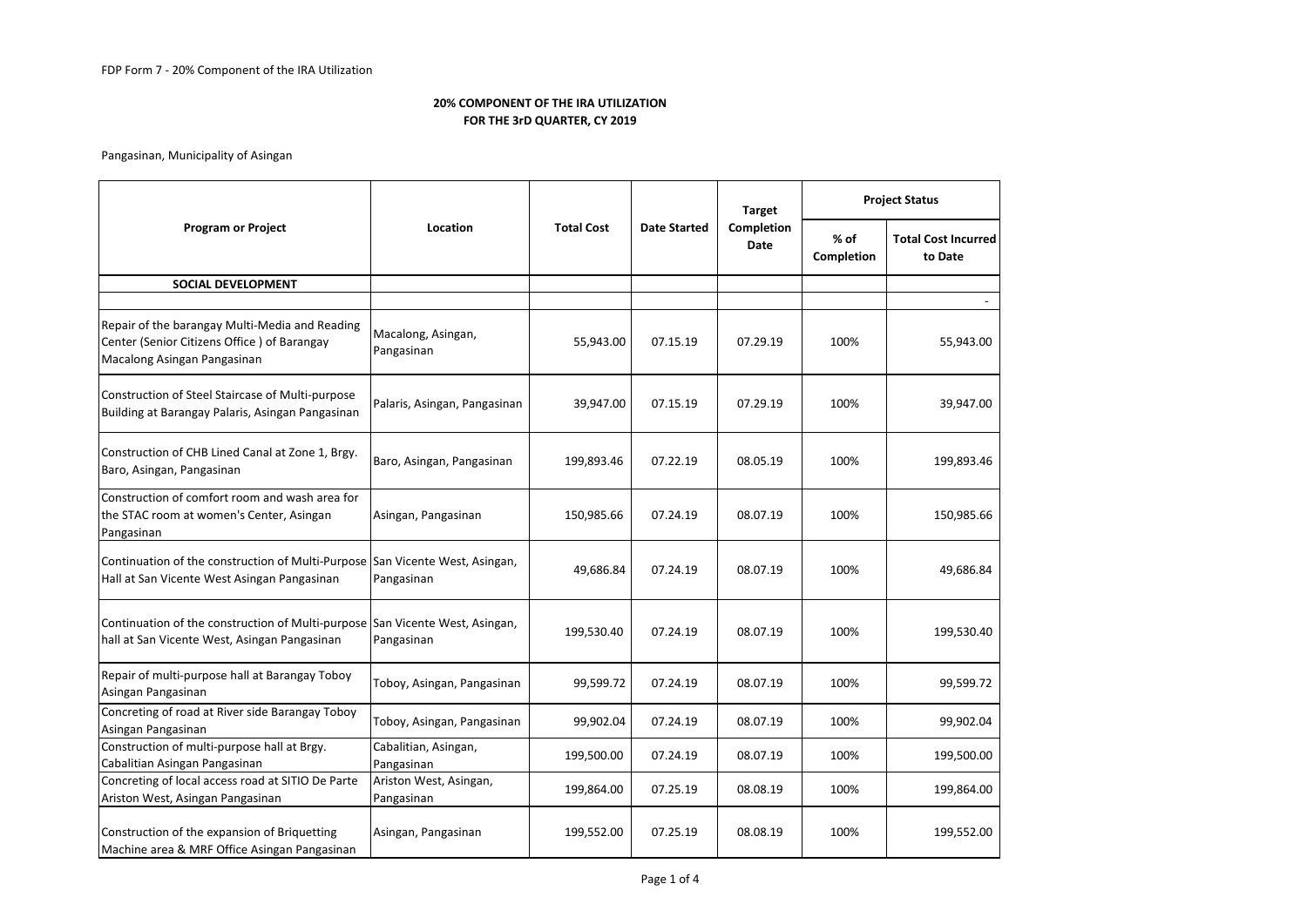Pangasinan, Municipality of Asingan

| <b>Program or Project</b>                                                                                                                                                      | Location                                | <b>Total Cost</b> | <b>Date Started</b> | <b>Target</b>      | <b>Project Status</b> |                                       |
|--------------------------------------------------------------------------------------------------------------------------------------------------------------------------------|-----------------------------------------|-------------------|---------------------|--------------------|-----------------------|---------------------------------------|
|                                                                                                                                                                                |                                         |                   |                     | Completion<br>Date | % of<br>Completion    | <b>Total Cost Incurred</b><br>to Date |
| Access Rd. at Aragaag Bantog, Asingan, Pang.                                                                                                                                   | Bantog, Asingan, Pangasinan             | 199,989.48        | 07.22.19            | 08.05.19           | 100%                  | 199,989.48                            |
| To payment of wheelbarrow to be used at Public<br>Plaza and Public Market of Asingan Pangasinan                                                                                | Asingan, Pangasinan                     | 29,742.50         | 07.31.19            | 08.14.19           | 100%                  | 29,742.50                             |
| To payment of equipment use for the<br>maintenance of Public Plaza Hereto (water pump, Asingan, Pangasinan<br>brass cutter etc.)                                               |                                         | 28,300.00         | 08.01.19            | 08.15.19           | 100%                  | 28,300.00                             |
| To payment of laying of 2 feet diameter R.C. Pipes Poblacion East, Asingan,<br>(with flash board) Across Soloria St. to J. Millian<br>St. at Poblacion East Asingan Pangasinan | Pangasinan                              | 99,989.00         | 08.01.19            | 08.15.19           | 100%                  | 99,989.00                             |
| To payment of construction of covered court at<br>day Center at Brgy. Carosucan Norte, Asingan<br>Pangasinan                                                                   | Carosucan Norte, Asingan,<br>Pangasinan | 99,958.68         | 08.08.19            | 08.22.19           | 100%                  | 99,958.68                             |
| To payment of construction of covered court at<br>Health Center at Brgy. Carosucan Norte, Asingan<br>Pangasinan                                                                | Carosucan Norte, Asingan,<br>Pangasinan | 99,920.68         | 08.08.19            | 08.22.19           | 100%                  | 99,920.68                             |
| To payment for the concreting of Local Access<br>road along zone 4 to zone 6 of Barangay<br>Carosucan Norte Asingan Pangasinan                                                 | Carosucan Norte, Asingan,<br>Pangasinan | 24,934.50         | 08.13.19            | 08.27.19           | 100%                  | 24,934.50                             |
| To payment of materials and labor for the<br>Replacement of Water Closet Fixtures and<br>Declogging of Municipal hall Comfort Room in the<br>Municipality of Asingan           | Asingan, Pangasinan                     | 39,795.00         | 08.15.19            | 08.29.19           | 100%                  | 39,795.00                             |
| To payment of materials and labor for the<br>enhancement of Mayor's Office at Asingan<br>Municipal Hall in this Municipality of Asingan<br>Pangasinan                          | Asingan, Pangasinan                     | 157,000.00        | 08.15.19            | 08.29.19           | 100%                  | 157,000.00                            |
| To payment for the Siphoning Septic Tank (POZO<br>Negro) of Female Comfort Room at Municipal Hall<br>in this Municipality of Asingan, Pangasinan                               | Asingan, Pangasinan                     | 35,000.00         | 08.16.19            | 08.30.19           | 100%                  | 35,000.00                             |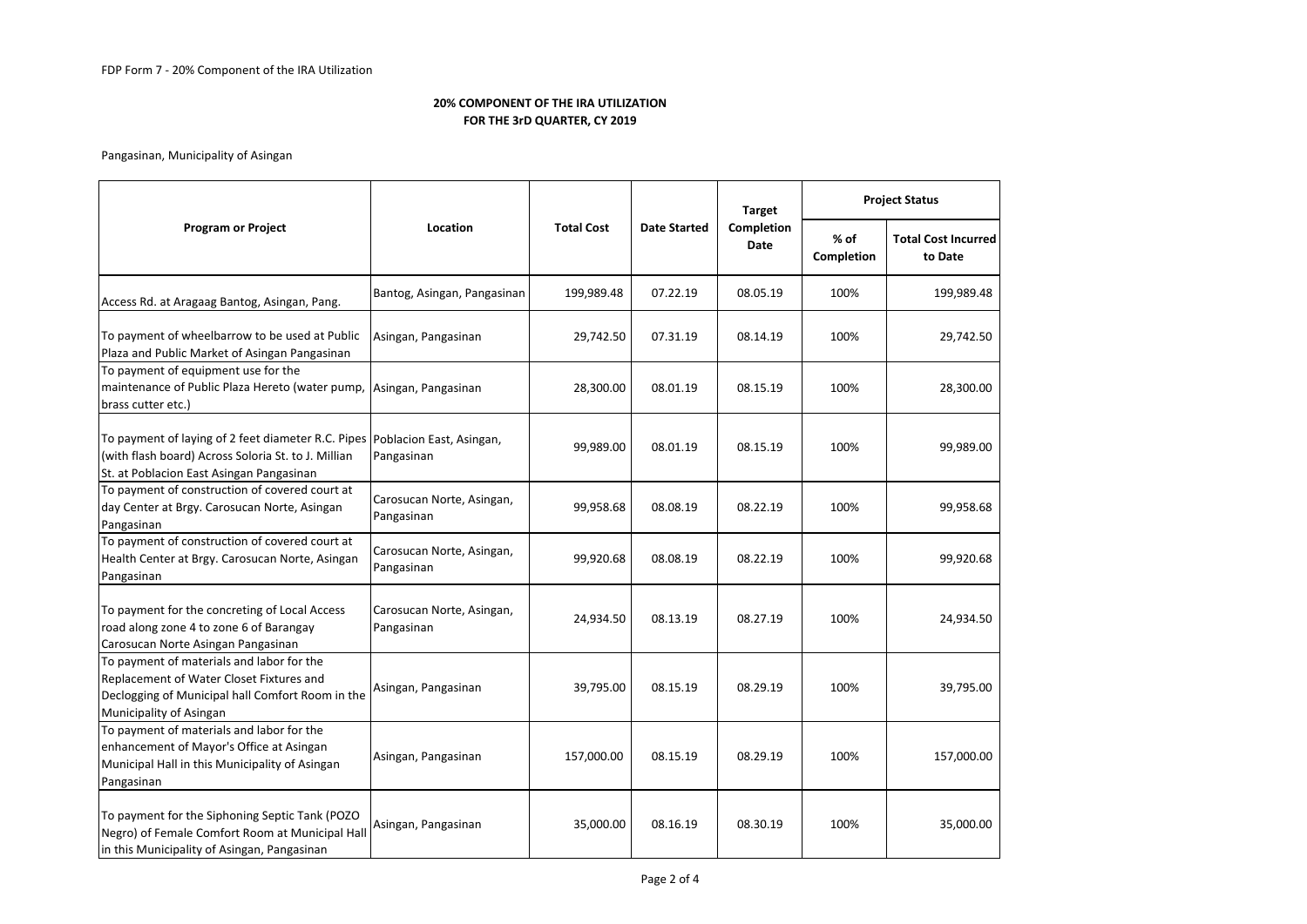# Pangasinan, Municipality of Asingan

| <b>Program or Project</b>                                                                                                                             | Location                             | <b>Total Cost</b> | <b>Date Started</b> | <b>Target</b>             | <b>Project Status</b> |                                       |
|-------------------------------------------------------------------------------------------------------------------------------------------------------|--------------------------------------|-------------------|---------------------|---------------------------|-----------------------|---------------------------------------|
|                                                                                                                                                       |                                      |                   |                     | Completion<br><b>Date</b> | % of<br>Completion    | <b>Total Cost Incurred</b><br>to Date |
| To payment of wheelbarrow to be used at<br><b>Municipal Cemetery</b>                                                                                  | Asingan, Pangasinan                  | 5,948.50          | 08.16.19            | 08.30.19                  | 100%                  | 5,948.50                              |
| To Payment for the Construction of Pathway for<br>the Multi-Purpose hall of Barangay Cabalitian,<br>Asingan Pangasinan                                | Cabalitian, Asingan,<br>Pangasinan   | 49,910.00         | 08.23.19            | 09.06.19                  | 100%                  | 49,910.00                             |
| To payment for the Construction of Concreting of<br>Local Access Road Along Sitio Departe Barangay<br>Ariston West, Asingan Pangasinan                | Ariston West, Asingan,<br>Pangasinan | 49,889.50         | 08.23.19            | 09.06.19                  | 100%                  | 49,889.50                             |
| to payment for the Construction of Comfort Room<br>at Barangay Sobol Asingan Pangasinan                                                               | Sobol, Asingan, Pangasinan           | 49,960.00         | 08.23.19            | 09.06.19                  | 100%                  | 49,960.00                             |
| To payment for the Construction of Kitchen<br>Facility of Multi-Purpose Building at Barangay<br>Sanchez Asingan Pangasinan                            | Sanchez, Asingan,<br>Pangasinan      | 49,968.00         | 08.23.19            | 09.06.19                  | 100%                  | 49,968.00                             |
| To payment of I Unit Brush Cutter and 1 Piece of<br><b>String Handle</b>                                                                              | Asingan, Pangasinan                  | 7,960.00          | 08.28.19            | 09.11.19                  | 100%                  | 7,960.00                              |
| To payment for the construction of Social Hall at<br>Bobonan Asingan Pangasinan                                                                       | Bobonan, Asingan,<br>Pangasinan      | 199,509.00        | 08.28.19            | 09.11.19                  | 100%                  | 199,509.00                            |
| To payment of his contract for the Concreting and<br>Backfilling of New Slaughterhouse at Brgy. Toboy,<br>Asingan Pangasinan                          | Toboy, Asingan, Pangasinan           | 249,517.80        | 08.29.19            | 09.12.19                  | 100%                  | 249,517.80                            |
| To payment for the Materials and Labor for the<br>Construction of Concrete Topping of the Farm to<br>Market Road at Brgy. Palaris, Asingan Pangasinan | Palaris, Asingan, Pangasinan         | 199,791.45        | 09.05.19            | 09.19.19                  | 100%                  | 199,791.45                            |
|                                                                                                                                                       |                                      |                   |                     |                           |                       |                                       |
|                                                                                                                                                       |                                      |                   |                     |                           |                       |                                       |
|                                                                                                                                                       |                                      |                   |                     |                           |                       |                                       |
| <b>ECONOMIC DEVELOPMENT</b>                                                                                                                           |                                      |                   |                     |                           |                       |                                       |
|                                                                                                                                                       |                                      |                   |                     |                           |                       |                                       |